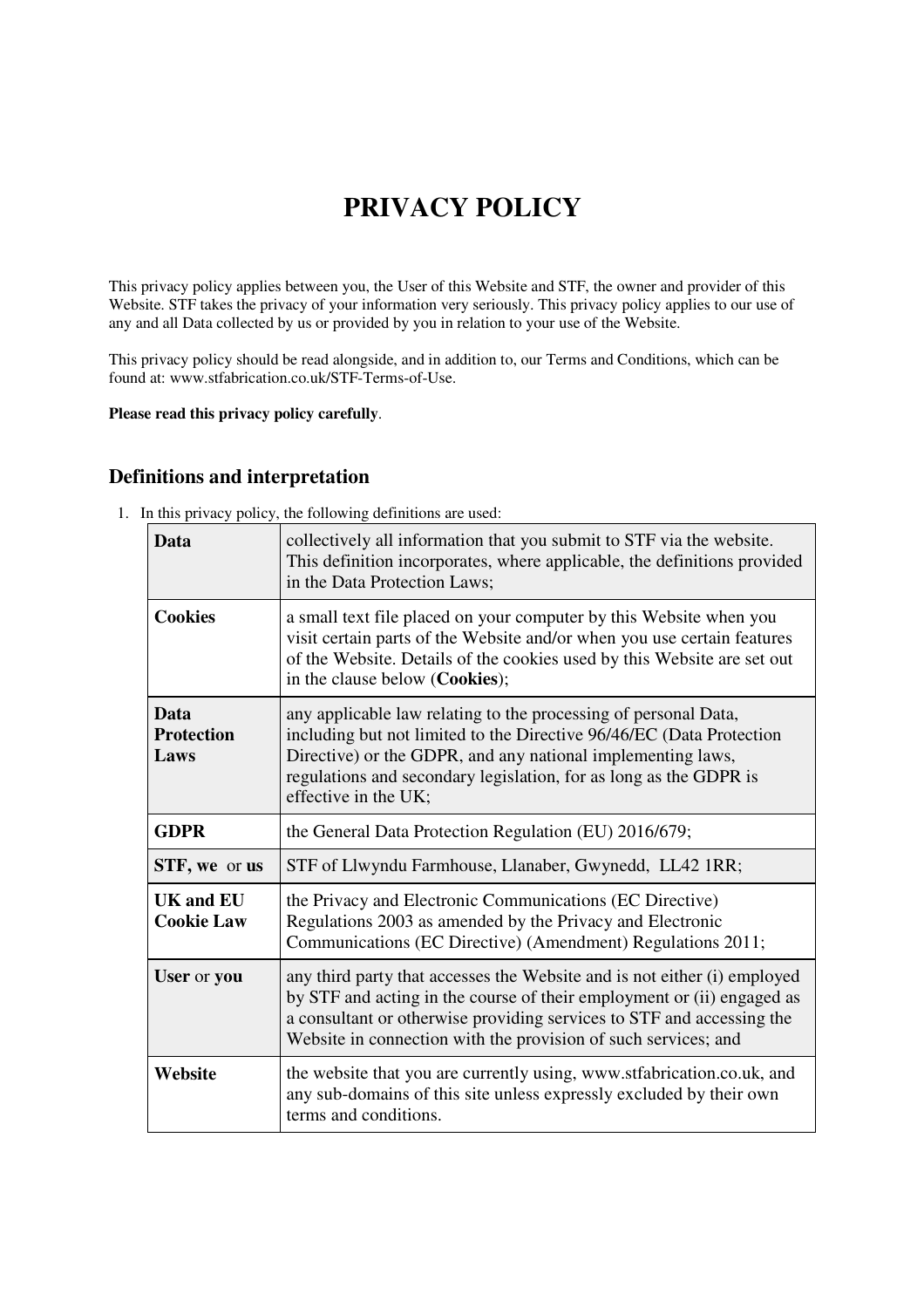- 2. In this privacy policy, unless the context requires a different interpretation:
	- a. the singular includes the plural and vice versa;
	- b. references to sub-clauses, clauses, schedules or appendices are to sub-clauses, clauses, schedules or appendices of this privacy policy;
	- c. a reference to a person includes firms, companies, government entities, trusts and partnerships;
	- d. "including" is understood to mean "including without limitation";
	- e. reference to any statutory provision includes any modification or amendment of it;
	- f. the headings and sub-headings do not form part of this privacy policy.

# **Scope of this privacy policy**

- 3. This privacy policy applies only to the actions of STF and Users with respect to this Website. It does not extend to any websites that can be accessed from this Website including, but not limited to, any links we may provide to social media websites.
- 4. For purposes of the applicable Data Protection Laws, STF is the "data controller". This means that STF determines the purposes for which, and the manner in which, your Data is processed.

## **Data collected**

- 5. We may collect the following Data, which includes personal Data, from you:
	- a. name;
	- b. date of birth;
	- c. gender;
	- d. job title;
	- e. profession;
	- f. contact Information such as email addresses and telephone numbers;
	- g. demographic information such as postcode, preferences and interests;
	- h. financial information such as credit / debit card numbers;
	- i. IP address (automatically collected);
	- j. web browser type and version (automatically collected);
	- k. operating system (automatically collected);
	- l. a list of URLs starting with a referring site, your activity on this Website, and the site you exit to (automatically collected);

in each case, in accordance with this privacy policy.

## **How we collect Data**

- 6. We collect Data in the following ways:
	- a. data is given to us by you ; and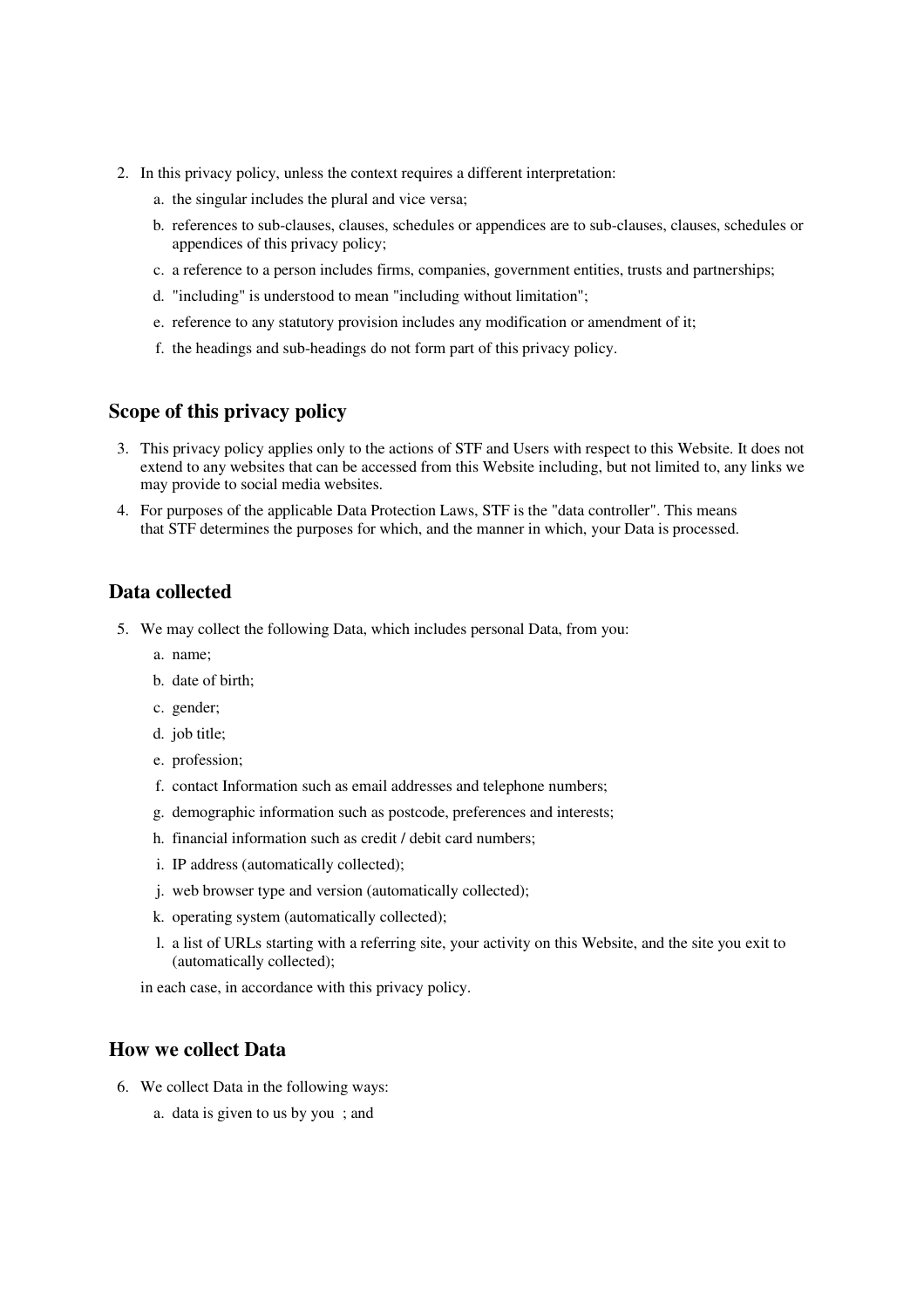b. data is collected automatically.

#### **Data that is given to us by you**

- 7. STF will collect your Data in a number of ways, for example:
	- a. when you contact us through the Website, by telephone, post, e-mail or through any other means;
	- b. when you register with us and set up an account to receive our products/services;
	- c. when you complete surveys that we use for research purposes (although you are not obliged to respond to them);
	- d. when you enter a competition or promotion through a social media channel;
	- e. when you make payments to us, through this Website or otherwise;
	- f. when you elect to receive marketing communications from us;
	- g. when you use our services;

in each case, in accordance with this privacy policy.

#### **Data that is collected automatically**

- 8. To the extent that you access the Website, we will collect your Data automatically, for example:
	- a. we automatically collect some information about your visit to the Website. This information helps us to make improvements to Website content and navigation, and includes your IP address, the date, times and frequency with which you access the Website and the way you use and interact with its content.
	- b. we will collect your Data automatically via cookies, in line with the cookie settings on your browser. For more information about cookies, and how we use them on the Website, see the section below, headed "Cookies".

## **Our use of Data**

- 9. Any or all of the above Data may be required by us from time to time in order to provide you with the best possible service and experience when using our Website. Specifically, Data may be used by us for the following reasons:
	- a. internal record keeping;
	- b. improvement of our products / services;
	- c. transmission by email of marketing materials that may be of interest to you;
	- d. contact for market research purposes which may be done using email, telephone, fax or mail. Such information may be used to customise or update the Website;

in each case, in accordance with this privacy policy.

10. We may use your Data for the above purposes if we deem it necessary to do so for our legitimate interests. If you are not satisfied with this, you have the right to object in certain circumstances (see the section headed "Your rights" below).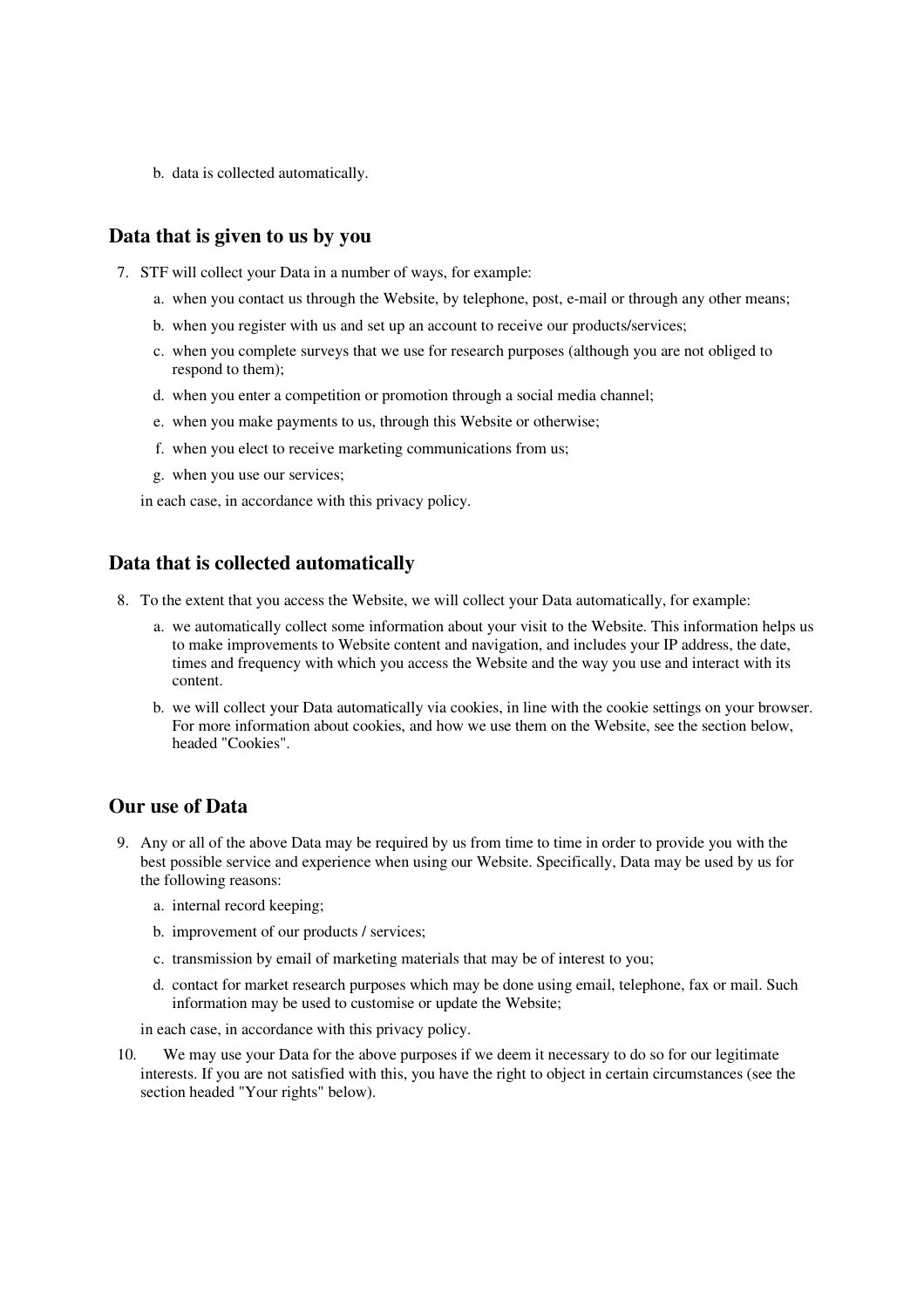- 11. For the delivery of direct marketing to you via e-mail, we'll need your consent, whether via an opt-in or soft-opt-in:
	- a. soft opt-in consent is a specific type of consent which applies when you have previously engaged with us (for example, you contact us to ask us for more details about a particular product/service, and we are marketing similar products/services). Under "soft opt-in" consent, we will take your consent as given unless you opt-out.
	- b. for other types of e-marketing, we are required to obtain your explicit consent; that is, you need to take positive and affirmative action when consenting by, for example, checking a tick box that we'll provide.
	- c. if you are not satisfied about our approach to marketing, you have the right to withdraw consent at any time. To find out how to withdraw your consent, see the section headed "Your rights" below.
- 12. When you register with us and set up an account to receive our services, the legal basis for this processing is the performance of a contract between you and us and/or taking steps, at your request, to enter into such a contract.
- 13. We may use your Data to show you STF adverts and other content on other websites. If you do not want us to use your data to show you STF adverts and other content on other websites, please turn off the relevant cookies (please refer to the section headed "Cookies" below).

#### **Who we share Data with**

- 14. We may share your Data with the following groups of people for the following reasons:
	- a. any of our group companies or affiliates To ensure the proper administration of your website and business;
	- b. our employees, agents and/or professional advisors To obtain advice from professional advisers;
	- c. third party service providers who provide services to us which require the processing of personal data - To help third party service providers in receipt of any shared data to perform functions on our behalf to help ensure the website runs smoothly;
	- d. third party payment providers who process payments made over the Website To enable third party payment providers to process user payments and refunds;
	- e. relevant authorities To facilitate the detection of crime or the collection of taxes or duties;

in each case, in accordance with this privacy policy.

## **Keeping Data secure**

- 15. We will use technical and organisational measures to safeguard your Data, for example:
	- a. access to your account is controlled by a password and a user name that is unique to you.
	- b. we store your Data on secure servers.
	- c. payment details are encrypted using SSL technology (typically you will see a lock icon or green address bar (or both) in your browser when we use this technology.
- 16. Technical and organisational measures include measures to deal with any suspected data breach. If you suspect any misuse or loss or unauthorised access to your Data, please let us know immediately by contacting us via this e-mail address: steve@stfabrication.co.uk.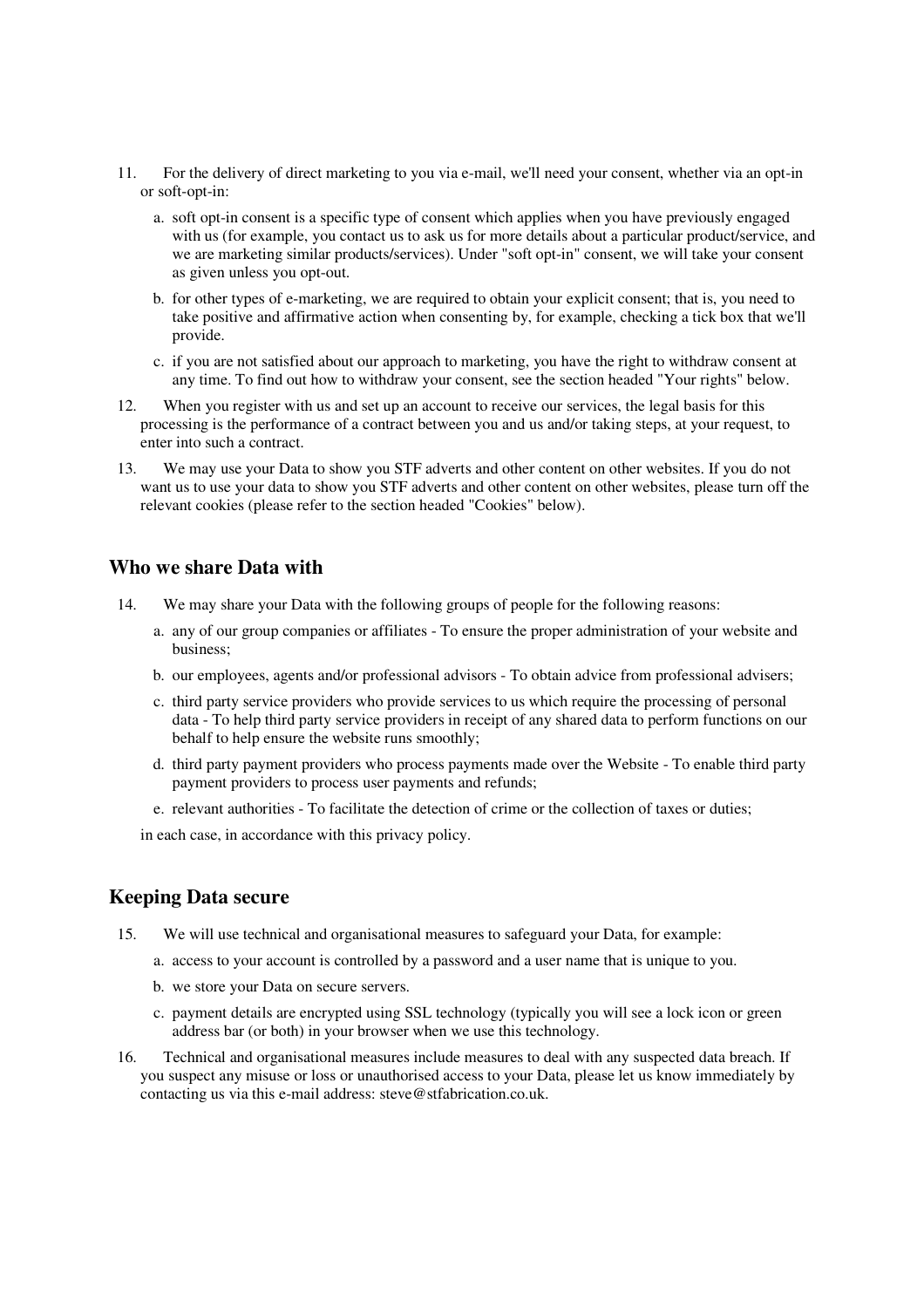17. If you want detailed information from Get Safe Online on how to protect your information and your computers and devices against fraud, identity theft, viruses and many other online problems, please visit www.getsafeonline.org. Get Safe Online is supported by HM Government and leading businesses.

# **Data retention**

- 18. Unless a longer retention period is required or permitted by law, we will only hold your Data on our systems for the period necessary to fulfil the purposes outlined in this privacy policy or until you request that the Data be deleted.
- 19. Even if we delete your Data, it may persist on backup or archival media for legal, tax or regulatory purposes.

# **Your rights**

- 20. You have the following rights in relation to your Data:
	- a. **Right to access** the right to request (i) copies of the information we hold about you at any time, or (ii) that we modify, update or delete such information. If we provide you with access to the information we hold about you, we will not charge you for this, unless your request is "manifestly unfounded or excessive." Where we are legally permitted to do so, we may refuse your request. If we refuse your request, we will tell you the reasons why.
	- b. **Right to correct** the right to have your Data rectified if it is inaccurate or incomplete.
	- c. **Right to erase** the right to request that we delete or remove your Data from our systems.
	- d. **Right to restrict our use of your Data** the right to "block" us from using your Data or limit the way in which we can use it.
	- e. **Right to data portability** the right to request that we move, copy or transfer your Data.
	- f. **Right to object** the right to object to our use of your Data including where we use it for our legitimate interests.
- 21. To make enquiries, exercise any of your rights set out above, or withdraw your consent to the processing of your Data (where consent is our legal basis for processing your Data), please contact us via this e-mail address: steve@stfabrication.co.uk.
- 22. If you are not satisfied with the way a complaint you make in relation to your Data is handled by us, you may be able to refer your complaint to the relevant data protection authority. For the UK, this is the Information Commissioner's Office (ICO). The ICO's contact details can be found on their website at https://ico.org.uk/.
- 23. It is important that the Data we hold about you is accurate and current. Please keep us informed if your Data changes during the period for which we hold it.

## **Links to other websites**

24. This Website may, from time to time, provide links to other websites. We have no control over such websites and are not responsible for the content of these websites. This privacy policy does not extend to your use of such websites. You are advised to read the privacy policy or statement of other websites prior to using them.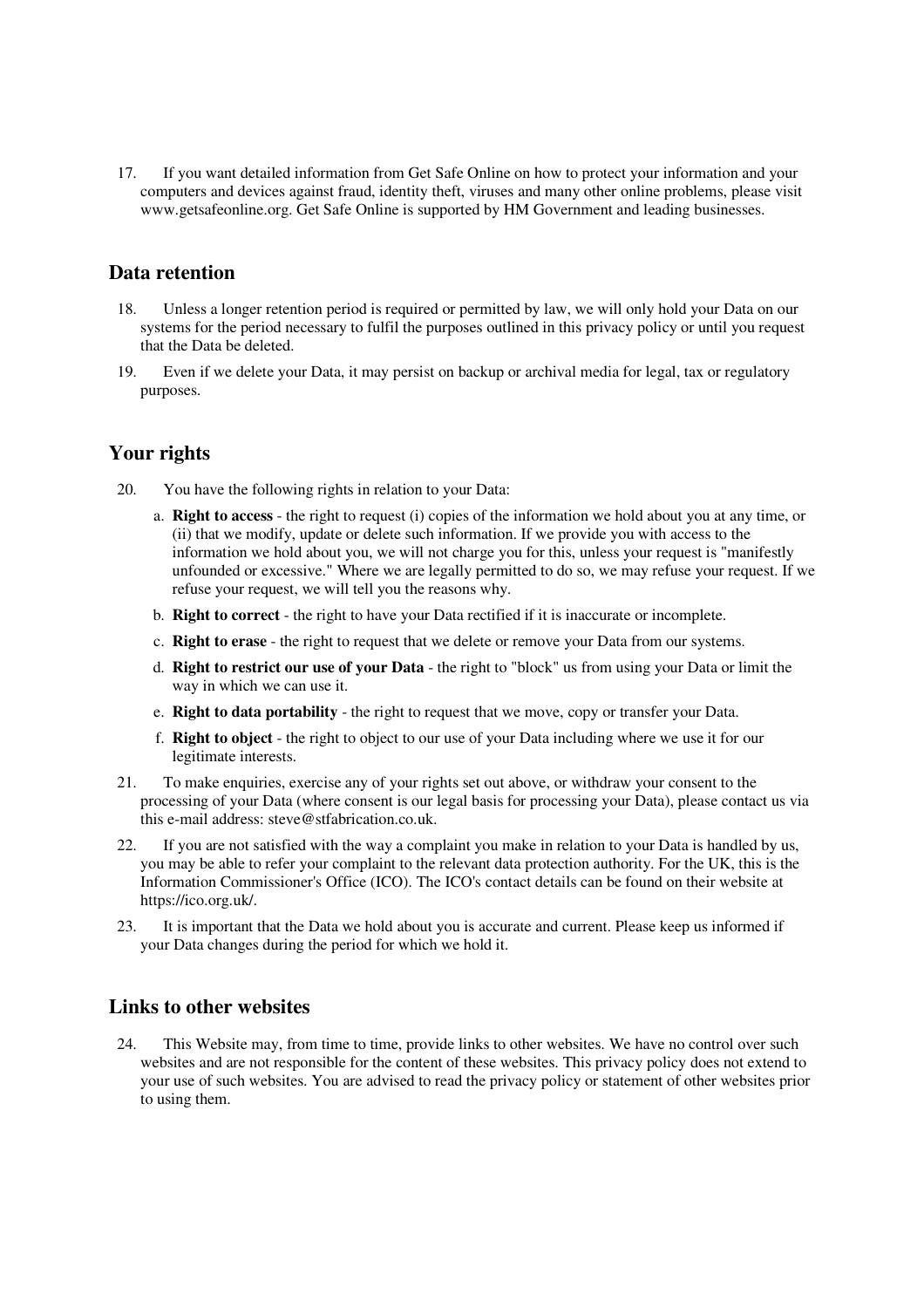# **Changes of business ownership and control**

- 25. STF may, from time to time, expand or reduce our business and this may involve the sale and/or the transfer of control of all or part of STF. Data provided by Users will, where it is relevant to any part of our business so transferred, be transferred along with that part and the new owner or newly controlling party will, under the terms of this privacy policy, be permitted to use the Data for the purposes for which it was originally supplied to us.
- 26. We may also disclose Data to a prospective purchaser of our business or any part of it.
- 27. In the above instances, we will take steps with the aim of ensuring your privacy is protected.

# **Cookies**

- 28. This Website may place and access certain Cookies on your computer. STF uses Cookies to improve your experience of using the Website and to improve our range of products and services. STF has carefully chosen these Cookies and has taken steps to ensure that your privacy is protected and respected at all times.
- 29. All Cookies used by this Website are used in accordance with current UK and EU Cookie Law.
- 30. Before the Website places Cookies on your computer, you will be presented with a message bar requesting your consent to set those Cookies. By giving your consent to the placing of Cookies, you are enabling STF to provide a better experience and service to you. You may, if you wish, deny consent to the placing of Cookies; however certain features of the Website may not function fully or as intended.

| <b>Type of Cookie</b>             | <b>Purpose</b>                                                                                                                                                                                                                                                                                                        |
|-----------------------------------|-----------------------------------------------------------------------------------------------------------------------------------------------------------------------------------------------------------------------------------------------------------------------------------------------------------------------|
| Strictly necessary cookies        | These are cookies that are required for the operation of our<br>website. They include, for example, cookies that enable you to<br>log into secure areas of our website, use a shopping cart or make<br>use of e-billing services.                                                                                     |
| Analytical/performance<br>cookies | They allow us to recognise and count the number of visitors and<br>to see how visitors move around our website when they are using<br>it. This helps us to improve the way our website works, for<br>example, by ensuring that users are finding what they are looking<br>for easily.                                 |
| Functionality cookies             | These are used to recognise you when you return to our website.<br>This enables us to personalise our content for you, greet you by<br>name and remember your preferences (for example, your choice<br>of language or region).                                                                                        |
| Targeting cookies                 | These cookies record your visit to our website, the pages you<br>have visited and the links you have followed. We will use this<br>information to make our website and the advertising displayed on<br>it more relevant to your interests. We may also share this<br>information with third parties for this purpose. |

31. This Website may place the following Cookies:

32. You can find a list of Cookies that we use in the Cookies Schedule.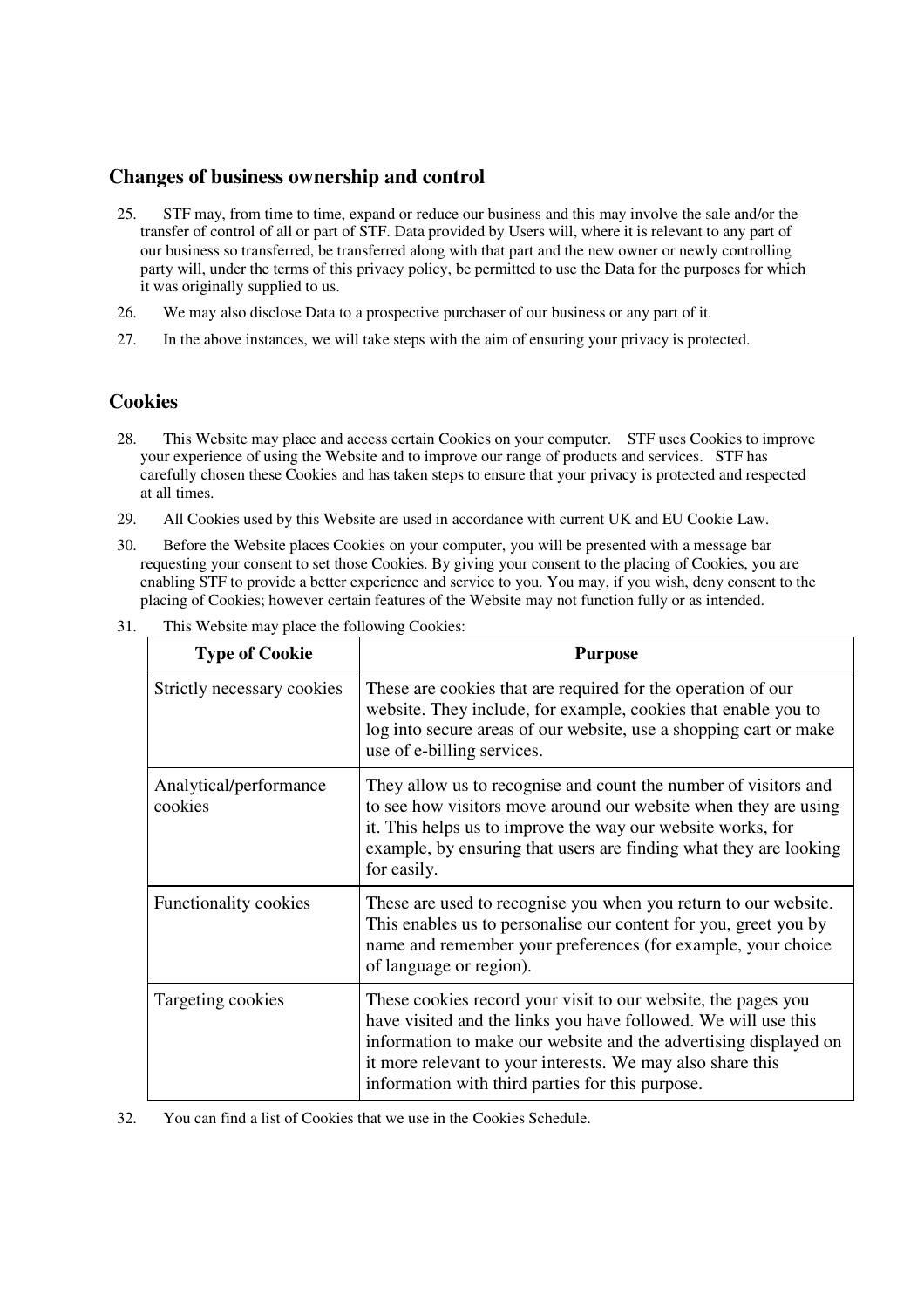- 33. You can choose to enable or disable Cookies in your internet browser. By default, most internet browsers accept Cookies but this can be changed. For further details, please consult the help menu in your internet browser.
- 34. You can choose to delete Cookies at any time; however you may lose any information that enables you to access the Website more quickly and efficiently including, but not limited to, personalisation settings.
- 35. It is recommended that you ensure that your internet browser is up-to-date and that you consult the help and guidance provided by the developer of your internet browser if you are unsure about adjusting your privacy settings.
- 36. For more information generally on cookies, including how to disable them, please refer to aboutcookies.org. You will also find details on how to delete cookies from your computer.

# **General**

- 37. You may not transfer any of your rights under this privacy policy to any other person. We may transfer our rights under this privacy policy where we reasonably believe your rights will not be affected.
- 38. If any court or competent authority finds that any provision of this privacy policy (or part of any provision) is invalid, illegal or unenforceable, that provision or part-provision will, to the extent required, be deemed to be deleted, and the validity and enforceability of the other provisions of this privacy policy will not be affected.
- 39. Unless otherwise agreed, no delay, act or omission by a party in exercising any right or remedy will be deemed a waiver of that, or any other, right or remedy.
- 40. This Agreement will be governed by and interpreted according to the law of England and Wales. All disputes arising under the Agreement will be subject to the exclusive jurisdiction of the English and Welsh courts.

## **Changes to this privacy policy**

41. STF reserves the right to change this privacy policy as we may deem necessary from time to time or as may be required by law. Any changes will be immediately posted on the Website and you are deemed to have accepted the terms of the privacy policy on your first use of the Website following the alterations. You may contact STF by email at steve@stfabrication.co.uk.

# **Attribution**

42. This privacy policy was created using a document from Rocket Lawyer (https://www.rocketlawyer.com/gb/en). **02 October 2020**